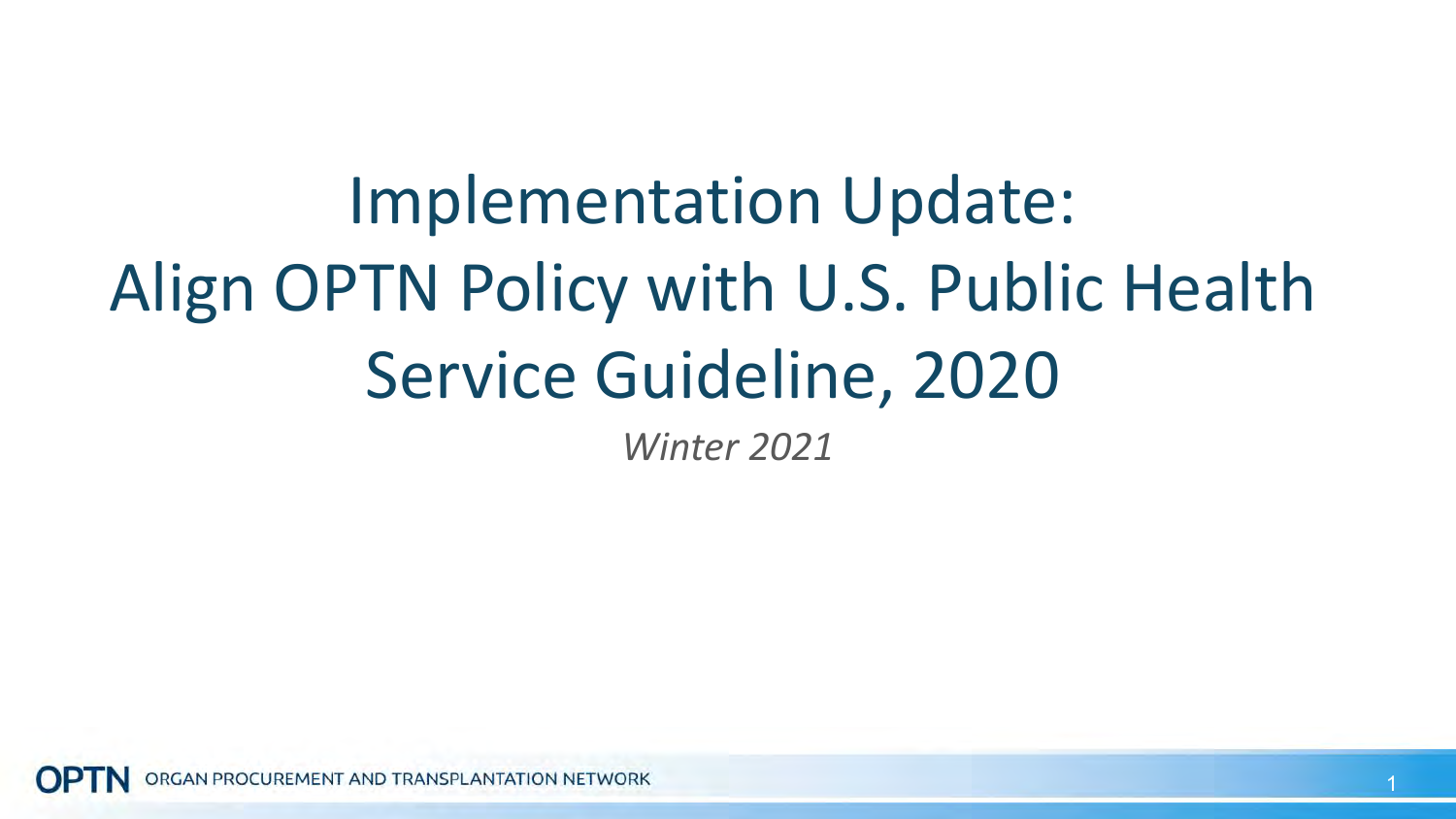# Implementation by March 1, 2021

#### **Transplant Hospitals:**

- Educate staff on changes to risk criteria
- No longer use term "increased risk"
- Revise HIV, HBV, and HCV testing for living donors, candidates, and recipients
- Assess candidates for HBV vaccination need and report status
- Inform intended recipients if risk criteria are present but specific informed consent no longer required
- Arrange for living donor specimen storage and include storage as part of overall living donor consent (To be implemented on June 1, 2021)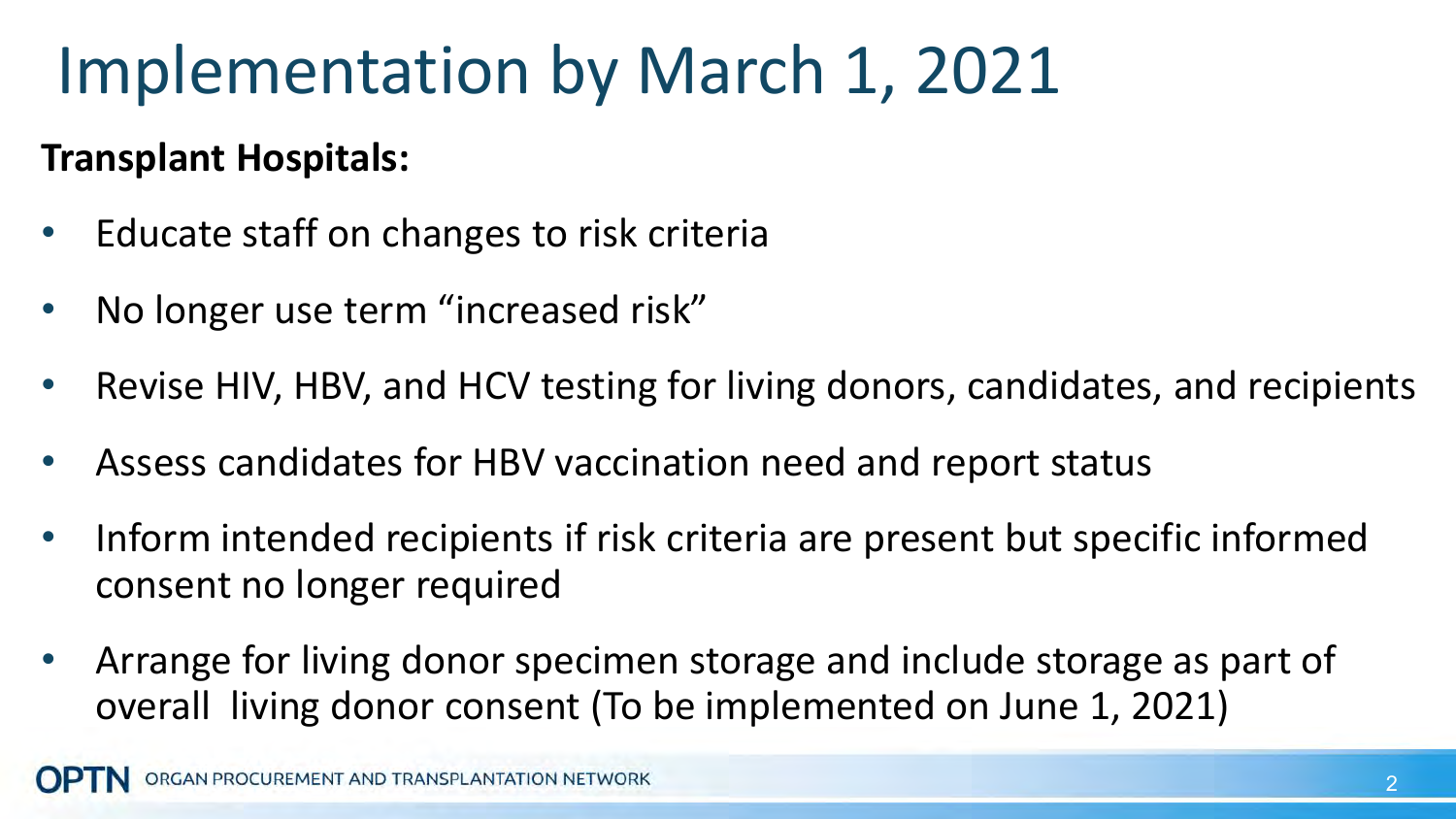# Implementation by March 1, 2021

### **OPOs:**

- Modify donor risk criteria screening questions
- No longer use term "increased risk"
- Obtain HIV, HBV, and HCV testing samples within 96 hours before procurement
- Obtain storage specimen within 24 hours before procurement
- Upgrade TransNet<sup>SM</sup> application upon release
- Use revised extra vessels labels provided by the OPTN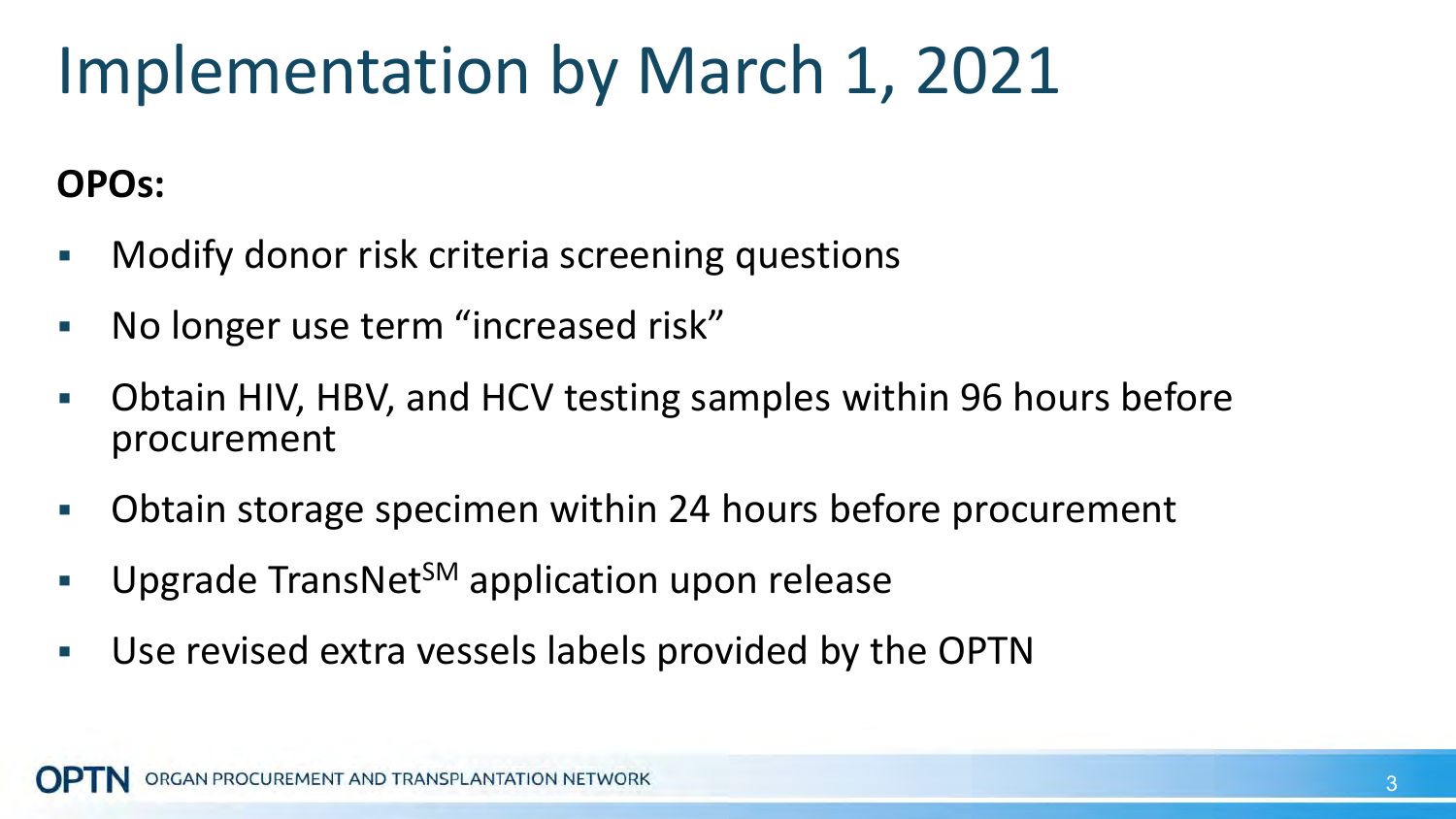# Resources (available February 1)

- **Educational courses:** 
	- *1. PHS Guidelines in OPTN Policy* Updating policy, systems, labels (OPO/Hospital)
	- *2. Talking About Risk Criteria For Disease Transmission* Guiding the conversation with patients for organs with risk criteria (Hospital)